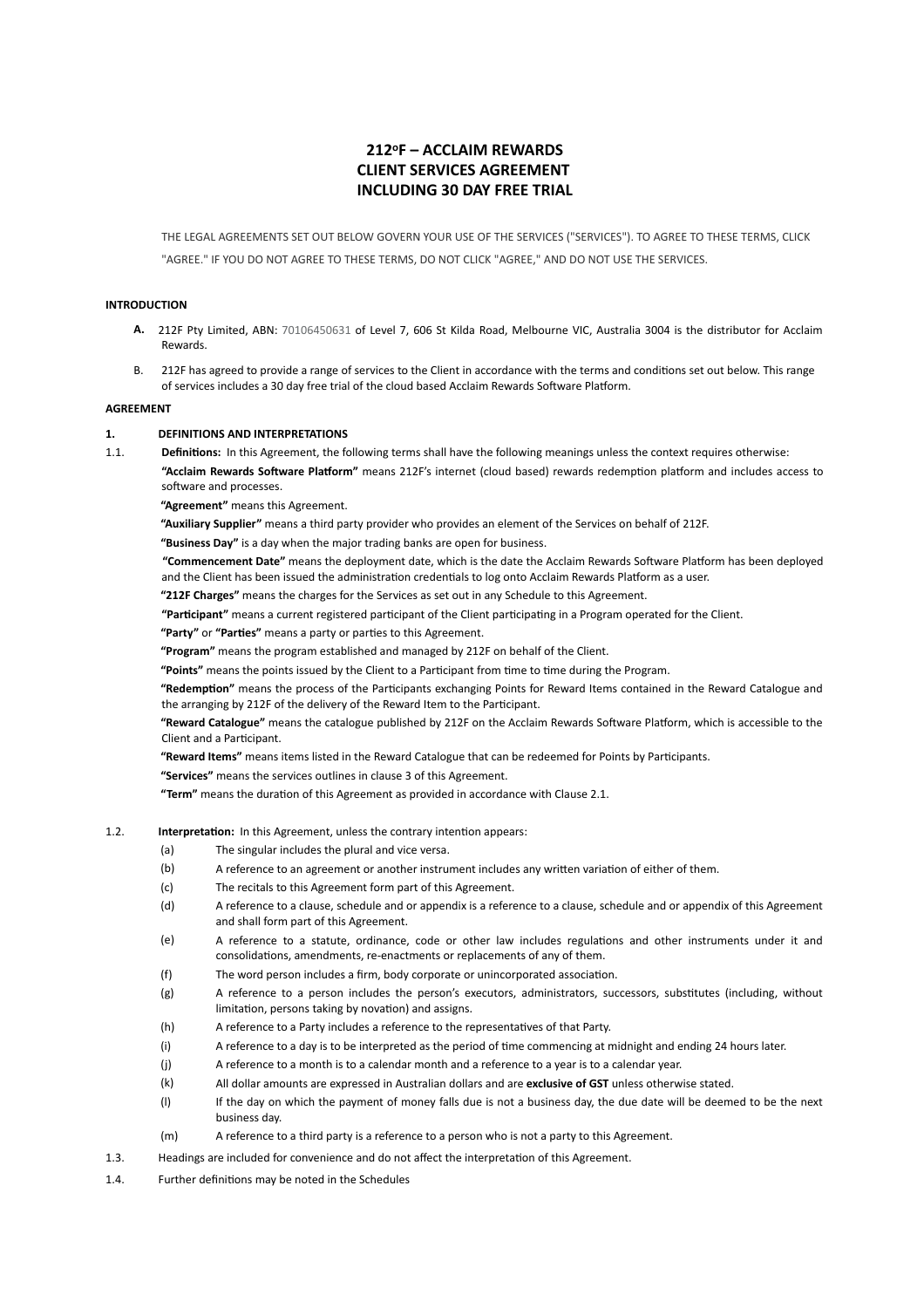# **2. TERM**

2.1. This Agreement is deemed to have commenced on the Commencement Date and shall continue unless terminated by either Party in accordance with Clause 12. During the first 30 days the use of the Services shall be free to the Client until and unless the Client wishes to approve a Redemption, at which time the Client must confirm in writing that it will pay all the Fees as set out in Schedule 1.

# **3. SERVICES**

- **3.1** 212F is providing a 30 day free trial of the Acclaim Rewards Software Platform and the Services.
- 3.1. 212F is providing the following for the Client:
	- (a) Access to Acclaim Rewards Software Platform
	- (b) Set up of the Program for the Client on the Acclaim Rewards Software Platform
	- (c) Set up of the Client on the Acclaim Rewards Software Platform on an administration portal
	- (d) Hosting of Acclaim Rewards Software Platform
	- (e) Provision and fulfilment of Reward Items to Participants
	- (f) Reward Item Redemption

# **4. MUTUAL OBLIGATIONS**

### 4.1. **212F Obliga@ons:**

- (a) 212F will commence provision of Services promptly from the Commencement Date.
- (b) 212F will perform the Services to the reasonable satisfaction of the Client with diligence until the Services are completed and in accordance with sound and generally accepted industry standard practices for the Services.

### 4.2. **The Clients Obligations:**

- (a) The Client agrees to provide 212F with all information required to enable 212F to provide the Services.
- (b) The Client agrees to pay all 212F Charges as invoiced to the Client.

### **5. TAX**

- 5.1. All prices, quotes, costs and fees or any other amount invoiced in accordance with this Agreement is exclusive of any GST, unless otherwise stated.
- 5.2. 212F will clearly state the amount of any applicable GST payable in respect to the supply of Services on a tax invoice so as to enable the Client to claim and recover the appropriate input tax credit under the GST law.

# **6. INTELLECTUAL PROPERTY**

- 6.1. The Client hereby grants 212F a license for the Term of this Agreement to use the Clients relevant details including all and any intellectual property of the Client as is required to enable 212F to provide the Services including without limiting the same all trade names, trademarks, logos, images and brand names including all such trade names, trademarks, logos, images and brand names on all stationery, invoices and all other relevant material prepared by 212F for distribution to Participants and or Auxiliary Suppliers and or any other third party ("the Copyright").
- 6.2. The Client warrants it will own or have the appropriate consents and or required licenses to pass the Copyright to 212F and enable 212F to deal with such Copyright to be able to deliver the Services.
- 6.3. 212F will own all rights, title, ownership and interests to copyright in the formatting, layout and design of any Program or related material.

# **7. CONFIDENTIAL INFORMATION**

- 7.1. Each Party acknowledges that the information disclosed by the other Party in relation to the operations of the Program whether to Auxiliary Suppliers, Participants or other parties is commercially sensitive and is the property of that other Party (Confidential Information).
- 7.2. Except as provided in this Agreement each Party must not permit any of its officers, employees, agents, contractors, Auxiliary Suppliers or related companies to use or disclose to any person Confidential Information without the prior written consent of the other Party.
- 7.3. Neither Party shall use, copy or reproduce Confidential Information for any purpose other than in connection with the performance of this Agreement. Upon termination of this Agreement for any reason, each Party shall immediately cease use of all Confidential Information of the other Party and deliver to the other Party all documents and things in its possession or control containing or constituting such Confidential Information.
- 7.4. The rights and obligations of each Party with respect to Confidential Information will survive the termination or expiry of this Agreement.

#### **8. DATA USE & SECURITY**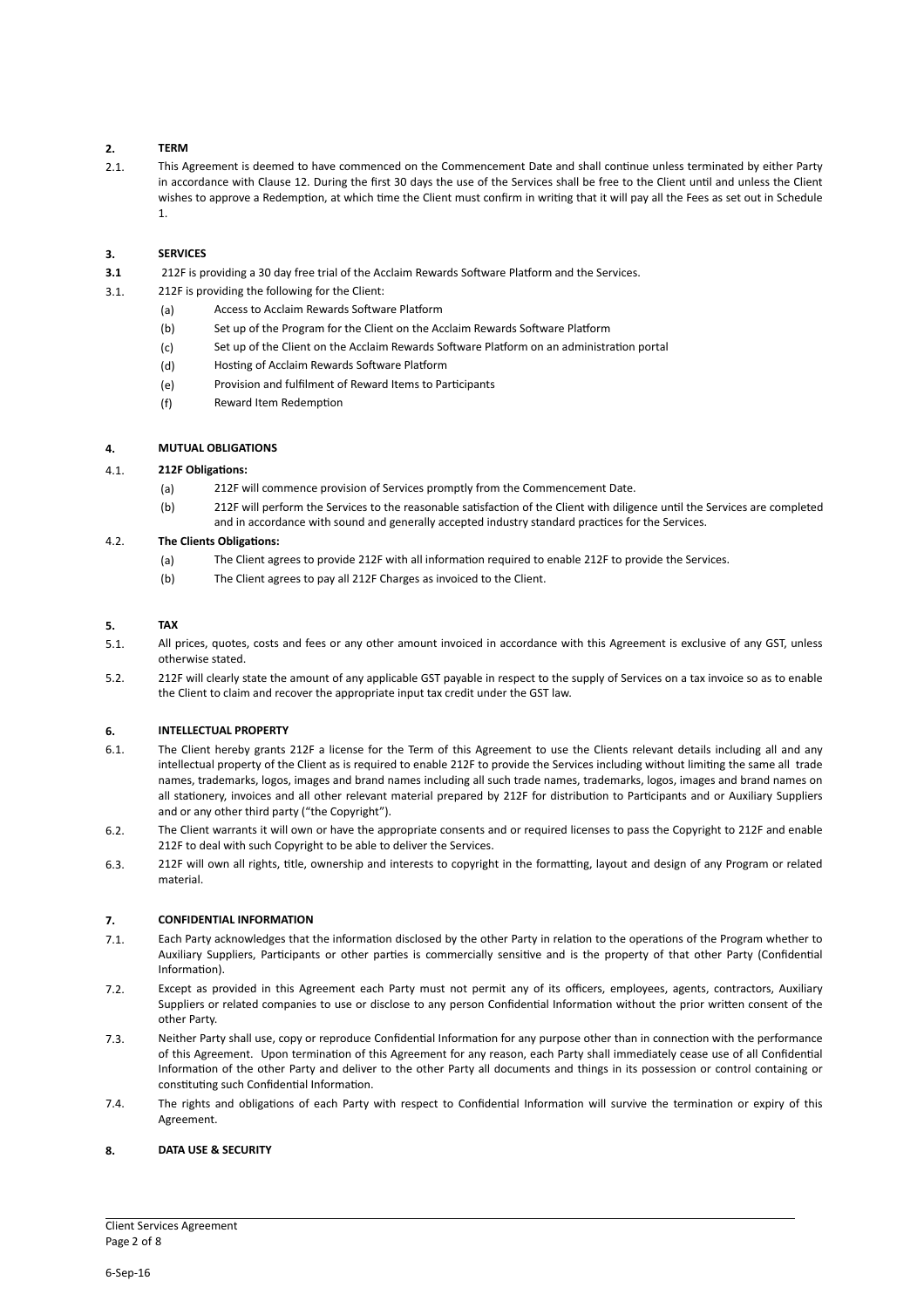- 8.1Consent to Use of Data. 212F may collect and use technical information gathered as part of its support services, but may only use this information to improve its products and services. 212F shall not disclose this any of this information in a form that personally identifies the client or it clients.
- 8.2 Data Security. 212F agrees to use appropriate safeguards to prevent use or disclosure of Data other than as provided for by this Agreement.

### **9. SERVICE LEVEL AGREEMENT**

9.1 212F will use commercially reasonable efforts to make the Cloud Services available 99.95% of the Service Year. 212F will provide a minimum hosting service equivalent to the requirements of a Tier 3 Data Centre whereby the uptime service level agreement is 99.982% and provides N+1 redundancy on power, diverse network paths, UPS, diesel generators and offsite daily data backups.

### **10. WARRANTIES**

- 10.1 212F represents and warrants to the Client as follows:
	- (a) 212F has the necessary skills and qualifications to provide the Services to the Client;
	- (b) 212F will comply with the description and representations regarding the Services as provided for in this Agreement;
	- (c) 212F is the owner of the intellectual property associated with the provision of the Services.

### **11. LIMITATION OF LIABILITY**

- 11.1. The warranties in Clause 10 replace all other representations or warranties except where such representations or warranties may not lawfully be excluded.
- 11.2. 212F will have no liability for the accuracy of data or information, (whether paper based or electronic) supplied by the Client. 212F will co-operate to correct errors attributable to the Client, but may charge to correct this. The Client will indemnify and hold 212F harmless from any claims of whatsoever nature arising from or related to information pertaining to or contained in the Client database which may come to the knowledge or possession of 212F either directly or indirectly as a result of 212F's provision of the Services.
- 11.3. No action arising out of this Agreement, regardless of form, may be brought by either Party more than two years after it becomes aware of the cause of action.
- 11.4. Notwithstanding any other clause in this Agreement 212F's maximum liability to the Client shall be limited to 25% of the 212F Charges to the Client in the year the liability arose and such liability shall be limited in calculation to 25% of the actual fees earned by 212F from the Client net of any amounts received from the Client and on paid to third parties.

#### **12. TERMINATION**

- 12.1. If either Party (the Defaulting Party):
	- (a) Commits a material breach of this Agreement and fails to remedy such a breach within thirty (30) day of receipt of a notice in writing from the other party requiring such breach to be remedied; or
	- (b) Becomes insolvent or is made subject to an application for winding up or resolves to wind up voluntarily (other than for the purposes of a solvent reconstruction), or has a receiver (or similar functionary) or an administrator appointed in respect of any of its assets, or ceases to carry on business or enters into a composition or arrangement with its creditors generally

The other Party may terminate this Agreement immediately by giving written notice of termination to the Defaulting Party.

- 12.2. 212F may terminate this agreement for any non payment of invoices by the Client.
- 12.3. Following termination, each Party retains the right it had against the other Party in respect of any past breach in addition to any other rights, powers or remedies provided by law and agrees that termination does not affect the obligations and rights of the Parties.
- 12.4. Following termination for any reason 212F subject to payment to 212F of any 212F Charges owed to it by the Client, will, subject to information privacy laws, promptly make available to or enable the Client to directly access all current and historical data concerning Participants obtained by 212F resulting from the operation of this Agreement.
- 12.5. In the event that the Client terminates this Agreement in accordance with its terms and conditions then the Client may in addition to terminating this Agreement:
	- (a) Recover any sums paid to 212F on any account under this Agreement, which have not been performed or completed except for transactions already in progress awaiting completion.
	- (b) Pursue any additional or alternative remedies provided by law.
- 12.6. If either Party gives notice of termination, 212F may in addition to terminating this Agreement:
	- (a) Recover all sums invoiced to the Client for Services, which have been incurred and performed by 212F.
		- (b) Pursue any additional or alternative remedies provided by law.
- 12.7. 212F may terminate this agreement In the event that the provision of this agreement seeks to advance the business of a competitor to 212F in anyway.
- 12.8. 212F may terminate this agreement for any other reason 212F deem fit, with 212F providing the client a minimum of 90-days' notice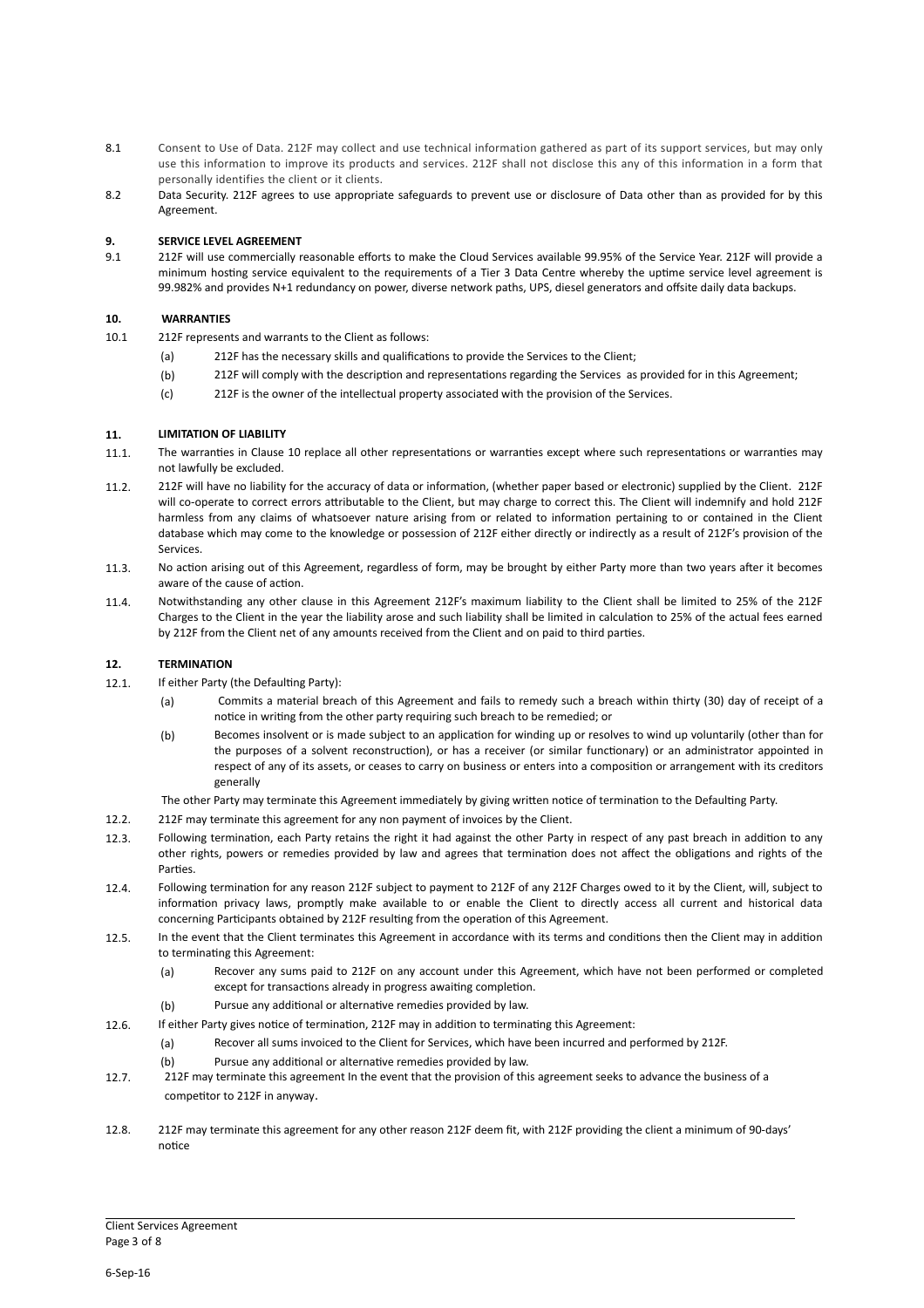12.9. 212F may terminate this agreement immediately without notice should the Client data files represent a security risk to 212F or its other Clients

# **13. VARIATION AND WAIVER**

- 13.1. **Variation:** An amendment or variation to this Agreement must be in writing and signed by both Parties.
- 13.2. **Waiver:** A right created under this Agreement may not be waived or varied except in writing signed by both Parties

### **14. GOVERNING LAW**

- 14.1. The law of VIC / Australia governs this Agreement.
- 14.2. Both Parties acknowledge and submit to the exclusive jurisdiction of the courts of Victoria in respect of any dispute concerning this Agreement.

### **15. NOTICES**

15.1. Service: All communications between the Parties with respect to this Agreement must be delivered by hand or sent by post, email or facsimile to the address of the addressee as provided below:

| 212F                            | Level 7, 606 St Kilda Rd<br>Melbourne, Victoria 3004 |                                            |
|---------------------------------|------------------------------------------------------|--------------------------------------------|
| Acclaim Rewards Support Manager | info@2one2f.com                                      | Tel: (03) 8620 7820<br>Fax: (03) 8620 7810 |

# 15.2. **Date of Service:** Communications are taken to have been received:

- (a) If delivered by hand, on the day of delivery.
- (b) If sent by post, two (2) business days after posting exclusive of the day of posting; provided a 'Fast Post' type services was utilised.
- (c) If sent by email, at the time of transmission or, if the time of transmission is not during the addressee's normal business hours, at 9.30am on the next business day.

# **16. ASSIGNMENT**

16.1. Neither Party to this Agreement shall assign or otherwise transfer this Agreement or any of the rights and obligations created herein, in whole or in part, without the prior written consent of the other Party.

#### **17. SEVERABILITY**

17.1. If any provision or portion of this Agreement is unenforceable, illegal or void, then it is severed and the rest of this Agreement remains in force.

#### **18. ENTIRE AGREEMENT**

18.1. This Agreement constitutes the entire agreement between the Parties on the subject matter of this Agreement and supersedes all prior representations, agreements, statements and understandings, whether verbal or in writing.

#### **19. RELATIONSHIP**

19.1. Nothing contained in this Agreement shall be read or construed so as to constitute the relationship of principal and agent or of partnership between the Parties. Neither Party may pledge or purport to pledge the credit of the other Party or make or purport to make any representations, warranties or undertakings for the other Party.

#### **20. FORCE MAJURE**

20.1. Neither Party to this Agreement shall be liable to the other for any loss or damage of any nature whatsoever incurred or suffered as a result of any failure or delays in performance due to any cause or circumstance beyond its control including any strikes, lockouts, labour disputes, fires, acts of God or the public enemy, riots, interference by any civil or military authority, compliance with any law, or order or policy of any governmental authority, delays in transit or delivery on the part of transportation companies or bodies, communication difficulties, default or failure of suppliers, subcontractors or Auxiliary Suppliers.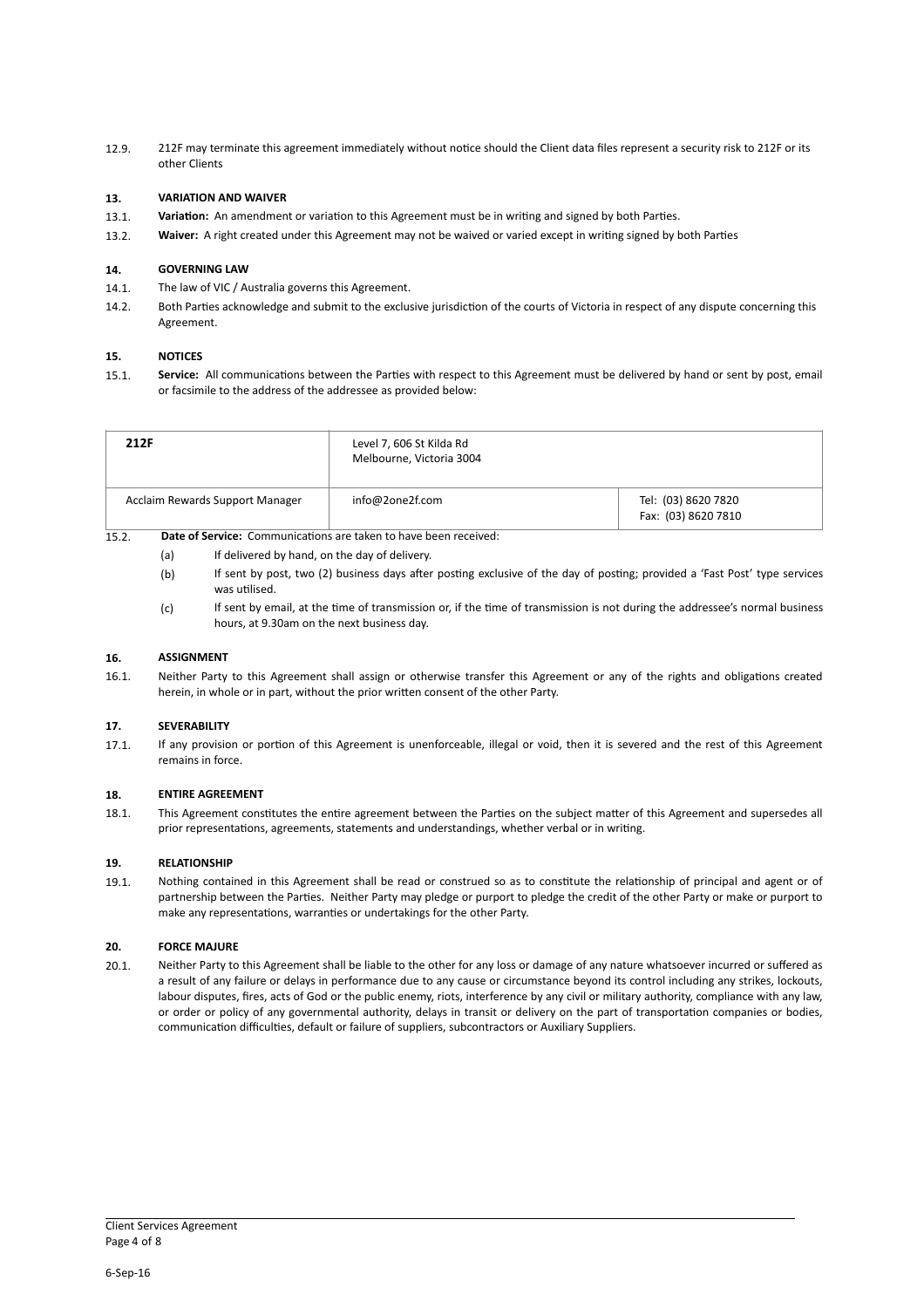#### **SCHEDULE 1 – ACCLAIM REWARDS SOFTWARE PLATFORM**

This Schedule outlines the terms and conditions in force for the operation support the Acclaim Rewards Software Platform operated and managed by 212F on behalf of the Client.

212F will own all rights, title and interest in the Acclaim Rewards Software Platform and nothing in this Agreement shall pass any interest to or grant any rights to the Acclaim Rewards Software Platform to the Client.

#### **1. DEFINITIONS:**

In this Agreement, the following term shall have the following meanings unless the context requires otherwise:

"Acclaim Rewards Software" means 212F's internet based rewards redemption application and includes access to software, processes and databases.

"Points" means the points issued by the Client to Participants from time to time during the Program.

"Redemption" means the process of Participant's exchanging Points for Reward Items contained in the Reward Catalogue and arranging the delivery of the Reward Items to the Participant.

#### **2. SUPPORT**

(a) 212F will support the Client in one initial Program set up.

(b) Ongoing operation of the Program is to be conducted by the Client.

212F will provide support for any problems the Client experiences with the Acclaim Rewards Software Platform after implementation, related to the technical functionally of the Acclaim rewards Software Platform or the Redemption processing

#### (d) 212F's support does not include Services where a defect is caused by:

- (i) Improper use.
- (ii) Alterations, amendments, which have not been approved in writing by 212F.
- (iii) Fire, flood, lightning, earthquake and any other events over which 212F has no control.
- (iv) The Client's failure to follow the instructions provided by 212F for use of the Acclaim Rewards Software Platform
- (v) Service work not performed by 212F.
- (e) The following sets out the levels of support to be supplied by 212F under this Agreement, contact is to be made using the support email:
	- (vi) Hours of coverage
		- Monday to Friday (excluding public holidays) from 9.00am to 5.00pm.
	- (vii) Response times for urgent/non urgent
		- The Client must clearly indicate on its request whether the call is "Urgent" or "Non-Urgent
	- (viii) Urgent requests for help/support will be responded to within 4 hours of 212F's receipt. Of email. The response will not necessarily fix the problem. The parties will then discuss and agree upon a timetable for rectifying the problem.
	- (ix) For non-urgent requests, 212F will reasonably respond either within the same working day, or if 212F does not receive the request until 3.00pm or later, then during the following working day that the request was received by 212F.
- (f) All requests for support services must be directed to the contact(s) stipulated in the contact details outlined in the Agreement.
- $(g)$  212F will advise the Client when the work required will be completed by 212F after the parties agree on the services to be performed and the associated costs.

#### **3. FEES**

Acclaim Rewards Software Platform and Points redemption management fees are as provided in the table below: 212F observe the right to amend their fees with 60 days notice.

| (a)<br>Description                                                                                      | <b>Fee EXCL GST</b>   | <b>Fee INCL GST</b>   | <b>PER</b>                   |
|---------------------------------------------------------------------------------------------------------|-----------------------|-----------------------|------------------------------|
| Software and Hosting (select one only)                                                                  |                       |                       |                              |
| Acclaim Rewards "Essential"                                                                             | \$362.73              | \$399.00              | Month                        |
| Acclaim Rewards "Pro"                                                                                   | \$453.64              | \$499.00              | Month                        |
| Upload Targets for each additional block of 100 targets                                                 | \$45.45               | \$50.00               | Month                        |
| Rewards Management                                                                                      |                       |                       |                              |
| Points are valued using the ratio 10 to 1 (10 points equals 1 dollar). Points<br>are paid on redemption | $$0.91$ per 10 points | $$1.00$ per 10 points | Paid as and when<br>redeemed |
|                                                                                                         |                       |                       |                              |

#### **4. PAYMENT**

| <b>Client Services Agreement</b> |
|----------------------------------|
| Page 5 of 8                      |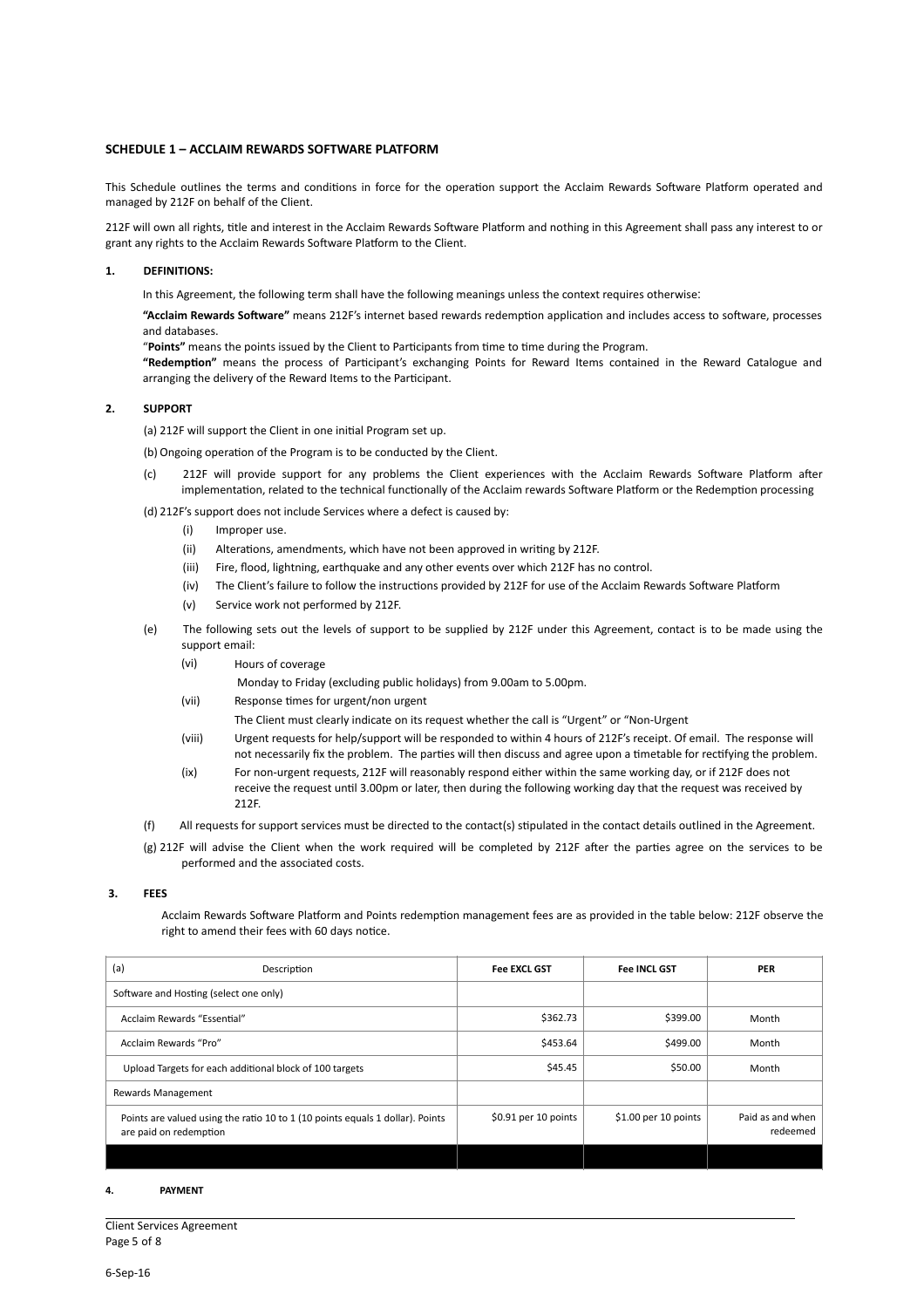(a) The client must pay 212F for services as per the rate card, failing to do so will mean immediate termination of the contract

(b) Payment shall be by Credit card only. Cards accepted are: Visa and MasterCard, no card service fee will be applied.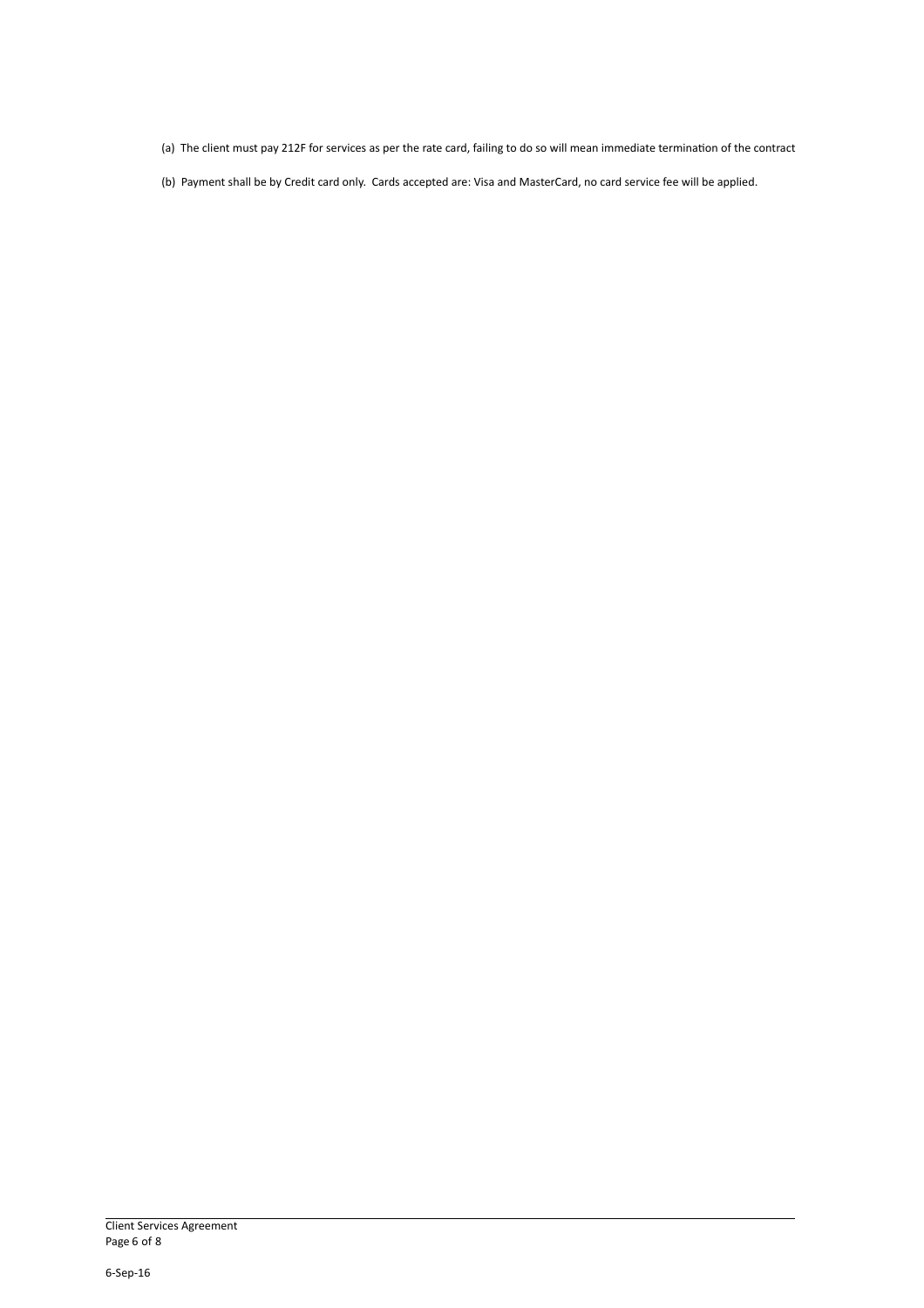#### **SCHEDULE 2 – REWARD ITEMS**

This Schedule outlines the terms and conditions in force for the fulfilment of merchandise rewards (Reward Items) for the Program administered and managed by 212F on behalf of the Client.

#### **1. DEFINITIONS**

In this Agreement, the following terms shall have the following meanings unless the context requires otherwise:

"Points" means the points issued by the Client to Participants from time to time during the Program.

"Reward Catalogue" means the catalogue published by 212F within Acclaim Rewards Software Platform, which is accessible to the Client and its Participants.

"Reward Items" means items listed in the Reward Catalogue that can be redeemed for Points by Participants as set out in this schedule.

"Redemption" means the process of Participant's exchanging Points for Reward Items contained in the Reward Catalogue and arranging the delivery of the Reward Items to the Participant.

#### **2. COSTS**

- (a) Reward Item costs include; the purchase price of the items from the Auxiliary Supplier, freight or delivery costs, a 212F margin and GST.
- $(b)$  Reward Item costs are subject to change without notice.

### **3. AVAILABILITY AND SUBSTITUTION**

- (a) The Reward Items available at any time are set out in the Rewards Catalogue and may only be redeemed via the Reward Catalogue.
- (b) All Reward Items are subject to availability and substitutions or restrictions may be necessary.
- (c) All Reward Items are subject to the specific conditions on which the provider of the reward (Auxiliary Supplier) makes the Reward Item available. If there is any inconsistency between them and these terms and conditions, the specific conditions prevail.
- (d) 212F are not responsible if Participants cannot claim or redeem a Reward Item for reasons beyond 212F's control including the failure of an Auxiliary Supplier to honour its obligations for any reason. However, in these circumstances, where a Participant's Points have not been redeemed, they may claim an alternative available Reward Item.

#### **4. DELIVERY**

- (a) Where possible Reward Items will be processed and delivered within 28 days of receipt of the Redemption. Sometimes, due to seasonal demands and delays, this delivery time may be longer than 28 days.
- (b) 212F recommends Reward Items be delivered to a business address. Deliveries to a personal or home address may incur delays and additional delivery costs.

### **5. DISPUTES & ISSUES**

212F will manage any dispute concerning Rewards items redeemed not matching their description. Any dispute relating to the Reward Items its self, such as warranty or fit for purpose will be settled between the Participant and the Auxiliary Supplier that supplied the Reward Item

#### **6. DISCLAIMERS**

- (a) 212F will take reasonable and appropriate endeavours to ensure all deliveries are shipped with in in the agreed timeframe. 212F are not responsible for any consequential damages for lost or stolen Reward Items, vouchers or tickets including during the course of delivery.
- (b) 212F:
	- (x) Make no express or implied warranty or representation in connection with the Reward Items (including with respect to type, quality or standard of fitness for any purpose).
	- (xi) Are not liable for any loss Participants suffer (including consequential loss) arising in connection with Reward Items (including a failure to provide a Reward Item, its loss, theft or destruction).
- (c) Where 212F are liable for a breach of these terms and conditions, then their liability will exclude an indirect or consequential loss a Participant may suffer. 212F's liability is limited to:
	- (xii) Where the Reward Items constitutes goods, replacement or repaid of the goods or payment of the cost of replacing or repairing the goods.
	- (xiii) Where the Reward Item constitutes a service, supplying the service again or payment of the cost of having the service supplied again.

### **7. LIMITATIONS**

(a) Redeemed Reward Items are not exchangeable for other Reward Items, refundable, replaceable or transferable for cash or credit under any circumstances. Nor can Redemptions be cancelled or changed once they have been made.